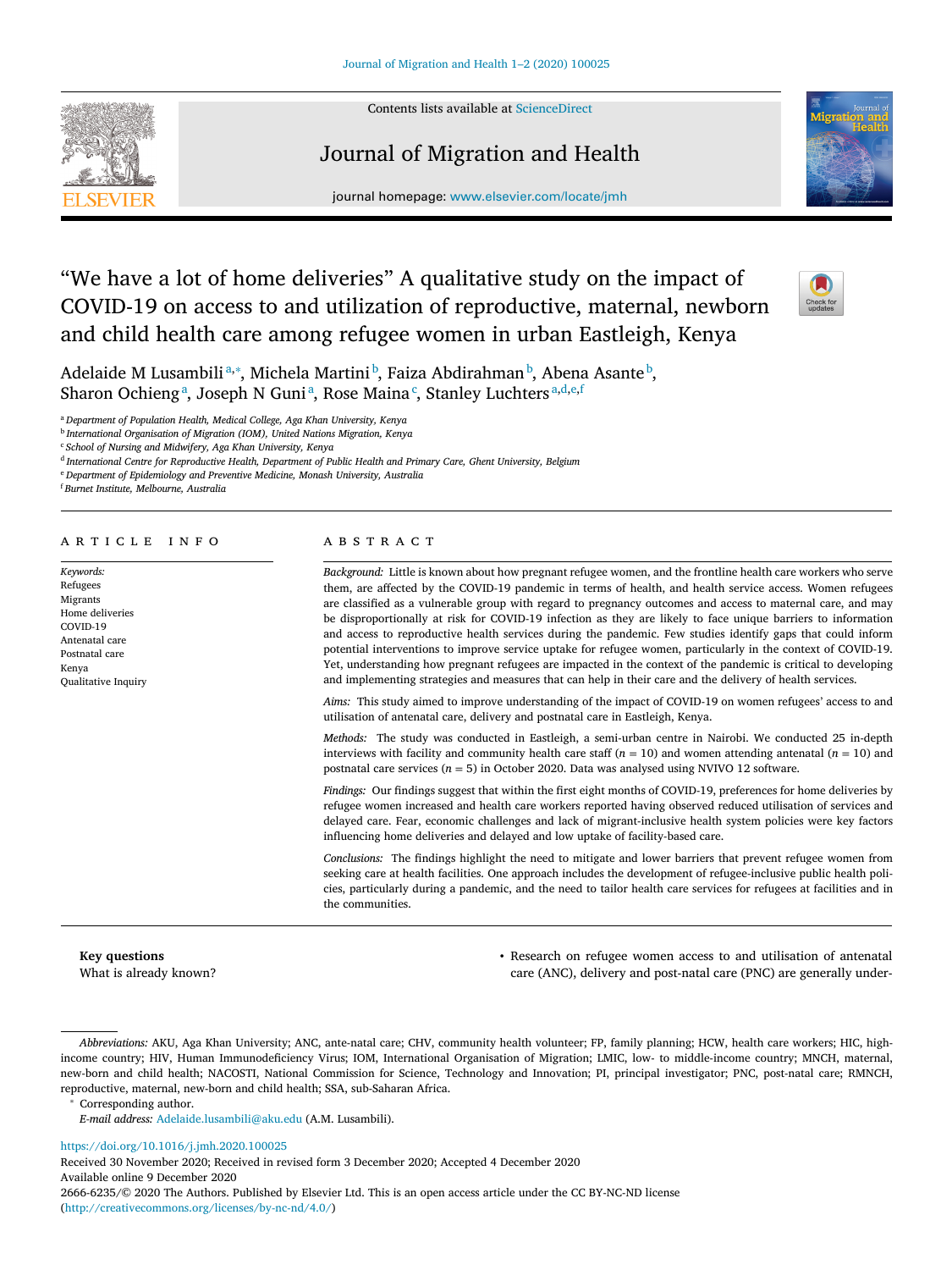represented in the global research. Compared to the host communities, refugee pregnant women have poor obstetric outcomes.

• Few studies identify gaps that could inform potential interventions to improve service uptake for refugee women, particularly in the context of COVID-19.

What are the new findings?

- In the context of COVID-19, preference for home deliveries increased, facility uptake of services became challenging and generally utilisation of facility care was postponed.
- The combination of fear, economics and the health system's lack of migrant-inclusive policies was a key factor in influencing home deliveries

What do the new findings imply?

- There is need to mitigate and lower barriers that prevent refugee women from seeking care at health facilities.
- There is need for national governments to initiate refugee tailored inclusive policies during pandemic

#### **Introduction**

Studies about how pregnant refugee women, and the frontline health care workers who serve them are affected during a pandemic are scant. In addition, studies on refugee women access to and utilisation of antenatal care (ANC), delivery and post-natal care (PNC) are generally underrepresented in the global research. This lack of vital information is particularly acute in low-resource settings in which 84 percent of the world's 20 million refugees live. Existing studies emanates from High Income Countries (HICs), and although these studies do not explore refugees in the context of pandemic, nevertheless, they show that, compared to the host communities, refugee pregnant women have poor obstetric outcomes, in part because they are less likely to recieve the recommended World Health Organisation (WHO) eight ANC visits (Asif et al., [2015;](#page-6-0) [Aspinall,](#page-6-0) 2010; [Paz-Zulueta](#page-6-0) et al., 2015; Ny et al., [2007;](#page-6-0) [Heaman](#page-6-0) et al., 2013; [Almeida](#page-6-0) et al., 2013; de Jong et al., 2017; [Merry](#page-6-0) et al., 2016; [Essén](#page-6-0) et al., 2002; [Heslehurst](#page-6-0) et al., 2018; [Tunçalp](#page-6-0) et al., 2017).

Factors limiting access to ANC services among migrant communities include lack of transport, economic challenges, migrant's poor health literacy, language difficulties and social cultural factors (Heaman et al., 2013; [Almeida](#page-6-0) et al., 2013; de Jong et al., [2017\)](#page-6-0). [Additionally,](#page-6-0) refugee women may struggle with their legal status, dire and overcrowded conditions with insufficient hygiene, sanitation or access to clean water. Global media have shown that low- to middle-income host countries often have weak health systems already overwhelmed by patients. The capacity of medical care staff is also low, in part due to extended periods of conflict in many of the countries of sub-Saharan Africa.

Although refugees everywhere are at risk for COVID-19 infection, this risk may be disproportionally heightened among pregnant refugees due to their limited access to health services. Women refugees are classified as a vulnerable group with regard to pregnancy outcomes and access to maternal care. They are likely to face unique barriers to information and access to reproductive health services during a pandemic (Asif et al., [2015;](#page-6-0) [Aspinall,](#page-6-0) 2010; [Heaman](#page-6-0) et al., 2013; Almeida et al., 2013; de Jong et al., [2017\)](#page-6-0). Fear and [stigmatization](#page-6-0) of the disease as well as being a refugee can cause anxiety leading to low uptake of maternal, new-born and child health (MNCH) services.

There has been a global concern that health care workers' (HCW) fear of contracting COVID-19 may negatively affect delivery of MNCH services [\(Pallangyo](#page-6-0) et al., 2020). A poor understanding of women's access and use of reproductive services among refugee populations may prevent effective service provision and utilization due to a lack of insights into refugees' sociocultural and ecological contexts. Given the multiple vulnerabilities and the increased risk of being disproportionately affected by COVID −19, it is crucial to take a rights-based approach in understanding and addressing COVID-19 among refugee population. The current research was undertaken to fill in these gaps by investigating the impact of COVID-19 on access to and use of antenatal care, delivery and post-natal care among refugee women in the urban neighbourhood of Eastleigh, Kenya.

#### **Methods**

#### *Study design and context*

The consolidated criteria for reporting qualitative research (COREQ) was used for comprehensive reporting in this study (Tong et al., [2007\)](#page-6-0). We conducted qualitative in-depth interviews with facility health care workers and community health volunteers  $(n = 10)$  and ANC and PNC refugee clients  $(n = 15)$ .

This study was conducted in Eastleigh, a semi-urban centre in Kamukunji sub-county of Nairobi county, Kenya. Eastleigh is home to refugees originating from Somalia, Ethiopia, Tanzania, Uganda, Eritrea and South Sudan. Most of the refugees are of Somali origin. The 2019 national census put refugees at 55% of the overall Kamukunji sub -county population (147,551 out of 268,276), of which 51% are men and 49% are women. Variations due to the country of origin are characterized by linguistic and cultural multiplicity. Languages commonly spoken include Somali, Amharic and Kiswahili. These dissimilarities may affect how women access and use available health care services.

The study was conducted in October 2020, seven months after the first case of COVID-19 was diagnosed in Kenya. Following the rise of COVID-19 cases in April, Eastleigh was locked down by the Kenyan government from May to July, so the community was not accessible and its inhabitants were not allowed to move to the other parts of the country. The lockdown was based on the area's dense population and a wide range of business hubs owned by the migrant population. For many years Eastleigh has been an economic hub within Nairobi and the horn of East Africa. A variety of businesses predominantly owned by Somali merchants operate in Eastleigh. Most of the products sold by merchants are of good quality with low prices, attracting people from all parts of the country. With the government's complete lockdown, Eastleigh saw the daily closure of all its businesses and some health facilities at 7 pm and monitoring of movement in and out of Eastleigh, which was difficult for undocumented migrants. The government lifted the lockdown in August 2020, and this study was conducted two months later.

In this study we aimed to better understand the impact of COVID-19 on access to and use of ANC, delivery and PNC services among refugee women in urban Eastleigh. Increased understanding will help us identify existing gaps and inform potential interventions that could improve uptake of services during the COVID-19 pandemic.

#### *Study population and sampling methods*

To reach a broader understanding of how COVID-19 impacted access to and utilisation of health care services, we conducted in-depth interviews with 15 patients (10 ANC and 5 PNC mothers) and 10 HCWs including facility health care workers  $(N = 3)$  and community health volunteers  $(N = 7)$ . Facility health care workers were mainly clinical nurses working at the IOM wellness clinic and the CHVs were individuals working directly with the refugees in the communities.

Facility HCWs and community health volunteers who had worked with the refugees for at least one year were purposely sampled by the International Organisation of Migration (IOM) staff at the Eastleigh Wellness Clinic. The Wellness Clinic predominantly serves migrants from the horn of Africa providing ANC, PNC and outreach services through CHVs. [Table](#page-2-0) 1 below gives a summary of our interviewees.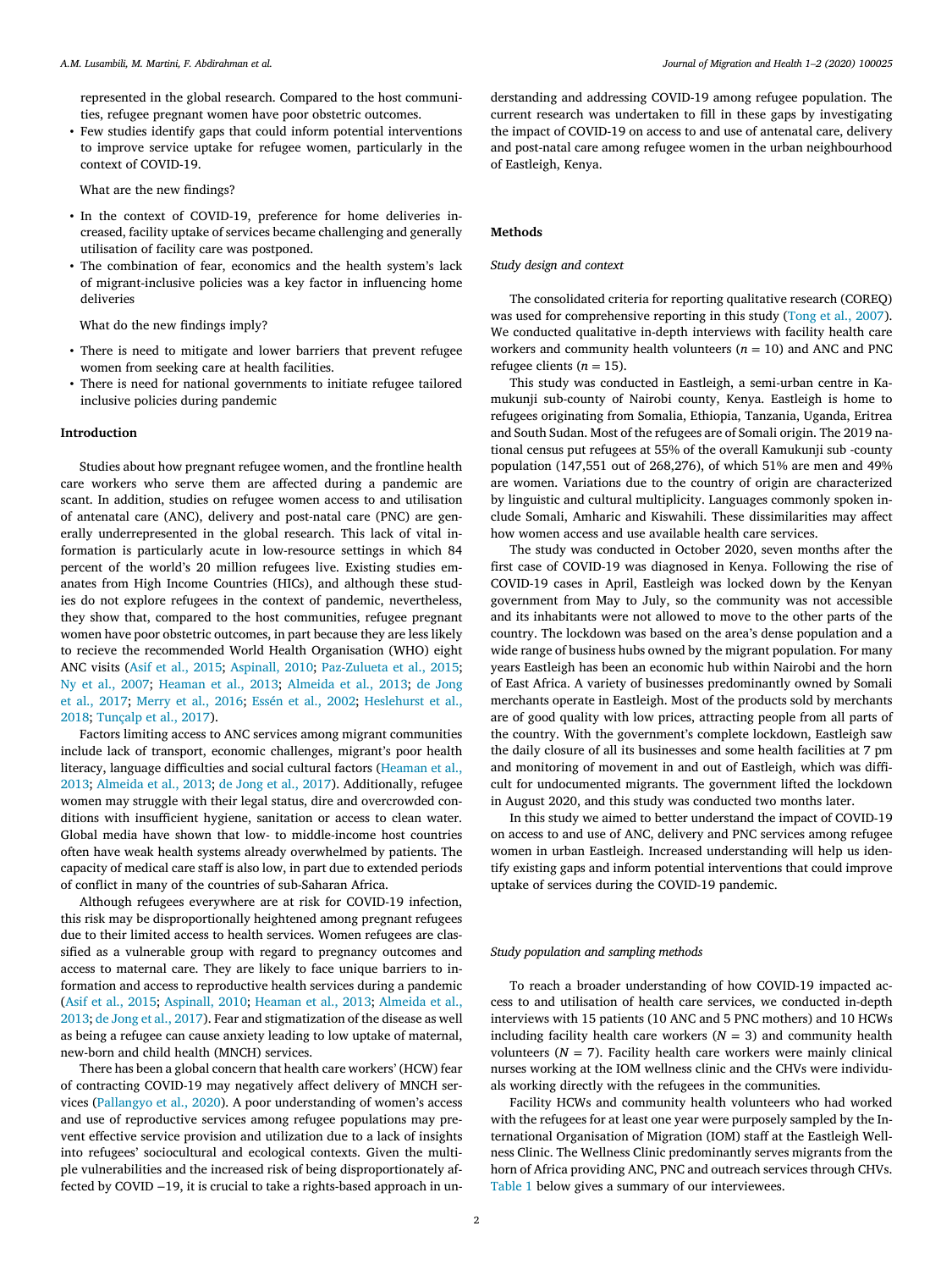<span id="page-2-0"></span>**Table 1**

A summary of study participants.

| Categories                    | Total number of participants interviewed | Description of participants                                          |
|-------------------------------|------------------------------------------|----------------------------------------------------------------------|
| Facility health care workers  | 3                                        | Roles:                                                               |
|                               |                                          | Nurses working with maternal child health services (ANC, PNC and HIV |
|                               |                                          | patients).                                                           |
|                               |                                          | Mentors at the facility and in the communities.                      |
|                               |                                          | Facility record keeping.                                             |
| Community health care workers | 7                                        | Roles:                                                               |
|                               |                                          | Facilitates ANC and PNC referrals from the community.                |
|                               |                                          | Links patients from the community to the facility.                   |
|                               |                                          | Follows up on contact tracing for Tuberculosis patients.             |
|                               |                                          | Conducts household disease surveillance.                             |
|                               |                                          | Promotes community hygiene.                                          |
| Ante natal patients           | 10                                       | Participants by nationalities.                                       |
|                               |                                          | Somali's $(N = 6)$                                                   |
|                               |                                          | Tanzanian's $(N = 2)$                                                |
|                               |                                          | Ugandan's $(N = 1)$                                                  |
|                               |                                          | Eritrea $(N = 1)$                                                    |
| Post-natal care patients      | 5                                        | Somali origin with children between 2 and 18 months.                 |
| Total interviewed             | 25                                       |                                                                      |

#### *Interview process*

Data collection was led by the study Principal Investigator (PI), a Kenyan social scientist with over 15 years' experience in research and supported by a qualitative research consultant and a research assistant.

Actual data collection began after securing institutional approval from the Aga Khan University – Kenya Institutional Ethics Review Committee and research licensing by the National Commission for Science, Technology and Innovation (NACOSTI/P/20/6507) on 11th September 2020. Further approval was sought from Nairobi Metropolitan Services (REF EOP/NMS/HS/7/VOL.1/RS/30) on 5th October 2020.

Data were collected in October using the local Kiswahili language with the refugee patients and English for the HCWs. Of the 15 women we interviewed, five could not speak English, requiring the need for an interpreter, who was a community health volunteer directly linked to the Wellness Clinic, and who translated the interviews.

All the study participants were provided with full disclosure and information regarding the purpose of the study, including the benefits and risks. They were also given the opportunity to ask questions before, during and after the in-depth interviews [IDIs]. The research assistant team was trained on the approved protocol, study processes and participant consenting before data collection began. Written consent was obtained before participation in the study. The IDIs were conducted in the clinical rooms, which were considered a convenient and confidential environment for the interviewees. The research assistant and the qualitative consultant collected the patients IDIs and the study PI conducted all the IDIs for all the HCWs.

The data gathered included participants' current knowledge, attitudes and perceptions concerning COVID-19, the impact of COVID-19 on access and utilisation of routine health care services and perceived barriers and enablers to accessing and utilising ANC and PNC services and community-based strategies, among other topics. This paper addresses only the impact of COVID-19 and its influences.

#### *Data management and analysis*

Recorded audio transcripts were labelled daily and transferred to the data transcriber via a secure password-protected link and to an Aga Khan University password-protected laptop and subsequently deleted once the transcribed copies were received from the transcriber. A verbatim transcription of the audio recorded interviews from Kiswahili to English was conducted by a trained and experienced trancriber conversant in both languages giving as much context as possible. All transcripts were anonymised by deleting references to names.

All the transcribed transcripts were checked by the PI and a research assistant who listened to the audio-recorded transcripts and compared them with the transcribed data. During this process, we found out that some data could be lost, particularly information obtained when a woman attended the interview with an infant baby who was crying. We were able to fill in with our reflective notes and with what we remembered from the interview. In addition, the PI listened to all transcripts of interviews in which patients attended with children to ensure that all information had been captured by the transcriber. All data were then uploaded in NVIVO 12, a qualitative data analysis software program.

The study followed thematic analysis used by Braun and Clark (Braun and [Clarke,](#page-6-0) 2006). First, the PI and a research assistant (SO) each selected three transcripts from PNC, ANC and CHV interviews and independently read and coded them. Second, the PI and SO compared the codes they assigned and developed an initial coding framework. Third, JG reviewed some of the transcripts the PI and SO had coded and some new transcripts that were independently coded and developed a code book. Fourth, the PI, SO and JG met and compared the codebooks while merging key themes and minor themes. Lastly, SO and JG developed the final code book based on the thematic areas.

# **Findings**

Our findings alluded that home deliveries increased during the pandemic, facility uptake of services became challenging and, in general, uptake of care was postponed. The combination of fear, economics and the health system's lack of migrant-inclusive policies was a key factor in influencing home deliveries.

*Increase in Home Deliveries***:** Findings primarily from HCWs both at the facility and in the community suggest that, during the COVID-19 period pregnant refugee women were more likely to deliver in their homes with the help of traditional birth attendants. HCWs reported witnessing a home delivery, hearing about a home delivery and/or having been in contact with a mother who had delivered at home. Although most of the refugees of Somali origin may have been predisposed to cultural practices in which women are likely to deliver at home, this practice had not been witnessed in Kenya before the onset of COVID-19.

When asked to share their experience while working with refugee women and how COVID-19 had impacted them, HCWs working with women directly in the communities observed an increase in home deliveries:

*Yes. We have a lot of home deliveries. In fact, we were discussing that yesterday, that home deliveries have gone up, and it has gone to an extent that even those mothers feared coming to the hospital and they did not even bring their babies for BCG [*Bacillus Calmette–Guérin] *vaccine*.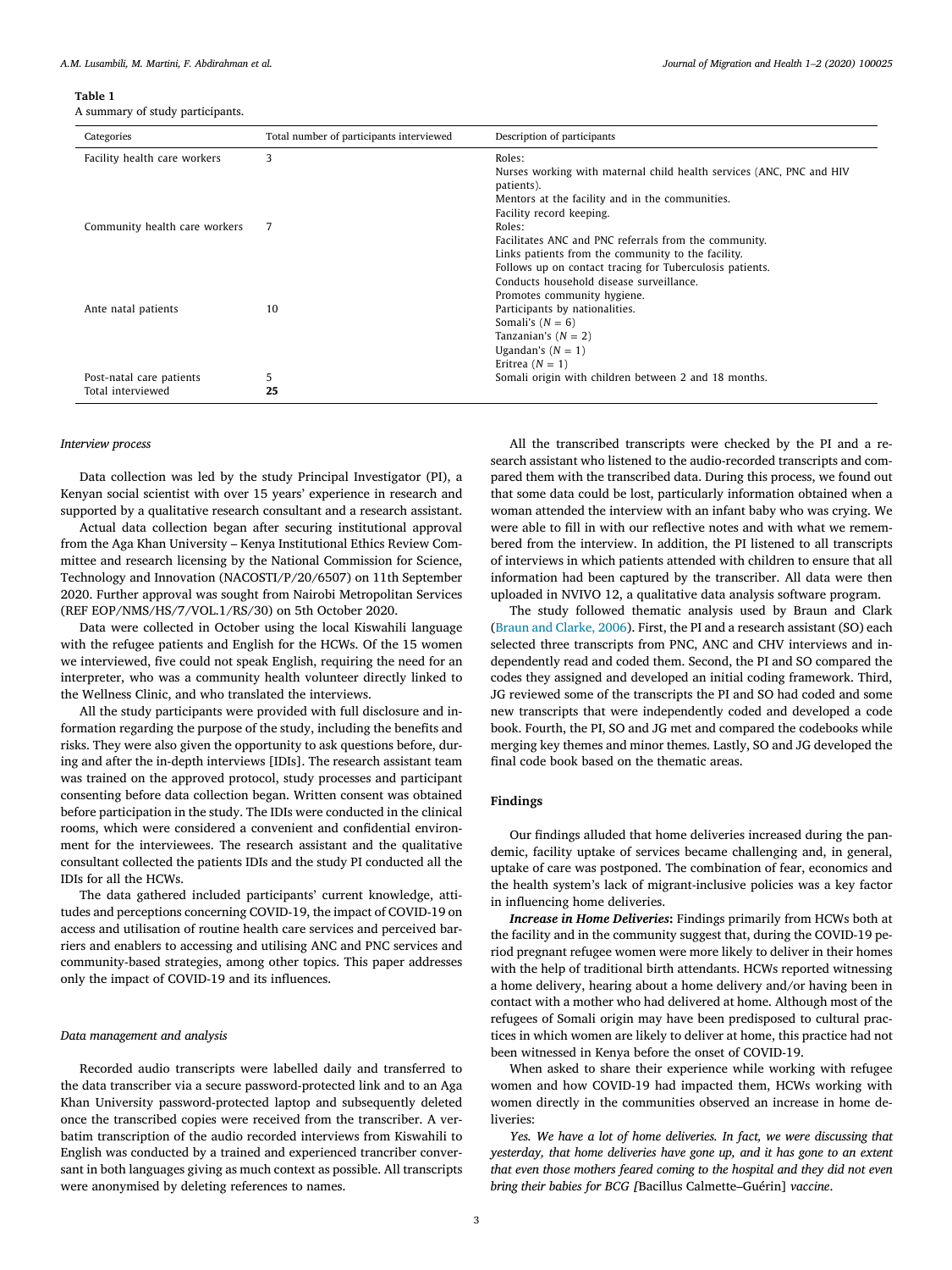#### *IDI-Community Health Volunteer-3*

*Moderator: During the lockdown, could you tell me how the care for women was affected, those who wanted to deliver and those that were pregnant or had children?*

*Respondent: They were affected because some of them [were] delivering in their households, which is not advisable. They were to go to the facility.*

#### *IDI- Community Health Volunteer-5*

*Moderator: You have said you saw a refugee deliver by roadside. Was it common to have refugees deliver by themselves and alongside the roads?*

*Respondent: These problems became worse when Corona started, especially for the refugees, they went through a lot of difficulty.*

#### *IDI- Community Health Volunteer-1*

One of the mothers who delivered at home had not attended any antenatal care services, and it seems most of the maternity hospitals within their reach were considered too far away. One community health volunteer stated:

*Yes, there are some giving birth at home because they do not want to go to the hospital. The nearest public hospital around this area is the one at Fourth and Pumwani, and they seem to see that there is a big distance. … There was a mother who gave birth in her house and she had not attended antenatal clinic and she was assisted to deliver. The issues of home delivery that we used to fight before have actually come back. It is not one case, there are many cases.*

#### *IDI- Community Health Volunteer-7*

In the following quote, an HCW reveals the challenges of delivering at home. Delivering at home may result in difficulty getting a child's birth certificate.

*Respondent: Yes, I got some mothers post-natally [post-natal] that wanted me to guide them on how to get birth certificates. You know when you deliver at home it gets hard to get a notification. I got quite a number whom I had to guide on the process of getting birth certificates. They had to report to the chief.*

#### *Moderator: That is a long process.*

*Respondent: You know a sub-chief had to be paid. Everything is money here in Kenya*.

# *IDI-Facility Health Worker* **−***1*

*Reduced Facility Access to RMNCH Services:* Overall findings revealed limited access to facility services, and staff reported low patient numbers at the facility in part due to fear of contracting COVID-19.

*During the COVID-19 period, even the numbers have gone down for ANC mothers, because if you were getting ten per day, you now get two or three.*

#### *IDI-Facility Health Care Worker 2*

*Before the outbreak of Corona, they were coming to the hospital in large numbers. They used to come, many of them, but now the numbers have reduced drastically because they fear coming to the facility. IDI-Community Health Volunteer* **−***1*

Some patients explained that they never went to the clinic because the staff were not present during the COVID-19 pandemic.

*Moderator: You've said, during the COVID-19, you never visited any clinic?*

*Respondent: Yes. There was nobody to attend to you.*

#### *IDI-ante natal care patient - 1*

*Delayed Facility Utilization of RMNCH services***:** Facility HCWs reported that mothers started their ANC clinics late. This has some negative implications for those mothers, particularly if they were HIV positive. For example, mothers who started ANC six to seven months late ended up missing vital vaccinations

*A mother would start ANC clinic at her third trimester, and this time she has started very late, maybe she is at six to seven months pregnant, and she would have missed important vaccinations such TT [Tetanus Toxoid] because she started her clinics late. We have the biggest problem when a mother starts her clinics late and she is HIV [human immunodeficiency virus] positive, unlike the one who is HIV negative.*

#### *IDI-Facility Health Care Worker-2*

*So they would not come out unless there was someone with a very serious concern they wanted to come to the clinic, like third-trimester ANC mothers.*

*For them, they could come in. But for first trimester, second trimester, sometimes for them they delayed coming. … Yes. Our census was down because they were not able to make it to come because of the restrictions [government lockdown working hours]*

#### *IDI-Facility Health Care Worker-3*

Delayed care did not happen only with pregnant mothers. Women who had small babies were also reported to bring their children for vaccination very late as explained in the following quotes

*Moderator: You've mentioned a very important point—how COVID-19 affected post-natal care women and their children. Tell me a little bit more. Exactly what happened?*

*Respondent: We were reaching out to most of them. They had children but you'll find one has not brought her child for the Penta III [pentavalent vaccine]. You know, COVID-19 started in March, so at that time you'll have a woman deliver and she couldn't bring her child to the clinic, so she has missed Penta* 3, *again she missed Penta II and Penta I, then she will miss to take the child for vitamin A at six months.*

#### *IDI-Facility Health Care Worker-1*

*Just near our facility here, in the Eleventh Street where we are, we came across a mother who had her child miss all the immunization for nine months, …, with the reasons being that the husband did not allow that to happen.*

#### *IDI-Community Health Volunteer* **−***1*

Overall, low utilisation of services and delayed care resulted from the disruption of services during the COVID-19 government lockdown. In the following quote, a facility health care worker explains the additional financial burden the lockdown had on the health systems operations.

*Actually, it was really disrupted because initially there was a lockdown in Eastleigh, so patients coming for the ARVs [*antiretroviral therapy] *could not access the facility. They had to pay courier services to take drugs to clients. The schedule of monitoring mothers with HIV after every six months was also disrupted. So, we had to give long appointments not as planned, babies we had to postpone the PCR [Polymerase chain reaction] taking, for the mothers we had to postpone the VL [*Viral load*] taking, that is how it was.*

#### *IDI-Facility Health Care Worker-3*

**Influences to increased home deliveries, low utilisation and access to RMNCH**

*Fear and proposed prevention measures:* The interplay between fear of contracting COVID-19 and proposed prevention measures had a direct impact on increased home deliveries, low utilisation and access to RMNCH. Study findings revealed that low attendance or/and delayed access to maternal new child health (MNCH) services may have been caused in part by fear of contracting COVID-19 at the facilities, as observed in the following quotes from ante natal patients.

*I used to fear to go to the hospital because when Corona started, children were not taken to the hospital, the child was staying in the house. I was scared of going to the hospital because of Corona.*

# *IDI-ante natal care patient - 3*

*Moderator: How were you going about it?*

*Respondent: I was staying indoors because I wouldn't visit in crowded places. You would not go anywhere because you would easily get the virus if you came across someone with the disease. Even my husband wouldn't allow us. He even wanted to lock us inside the house....*

#### *IDI-ante natal care patient - 1*

Narratives from community health volunteers and facility health care workers corroborated with patients reports. Besides fear, facility health workers reported that lack of clear information as to who was going to carter for the COVID-19 cost at the facility may have discouraged some patients from attending facility carer.

*They were saying [refugees] that they cannot access medical because their worry was they might come and get Corona as they come to the facilities because the government has said there is no more crowding. So, their fear was, if they go to the facility, they would contract Corona. And they so it is better to stay at home and not come to the clinics.*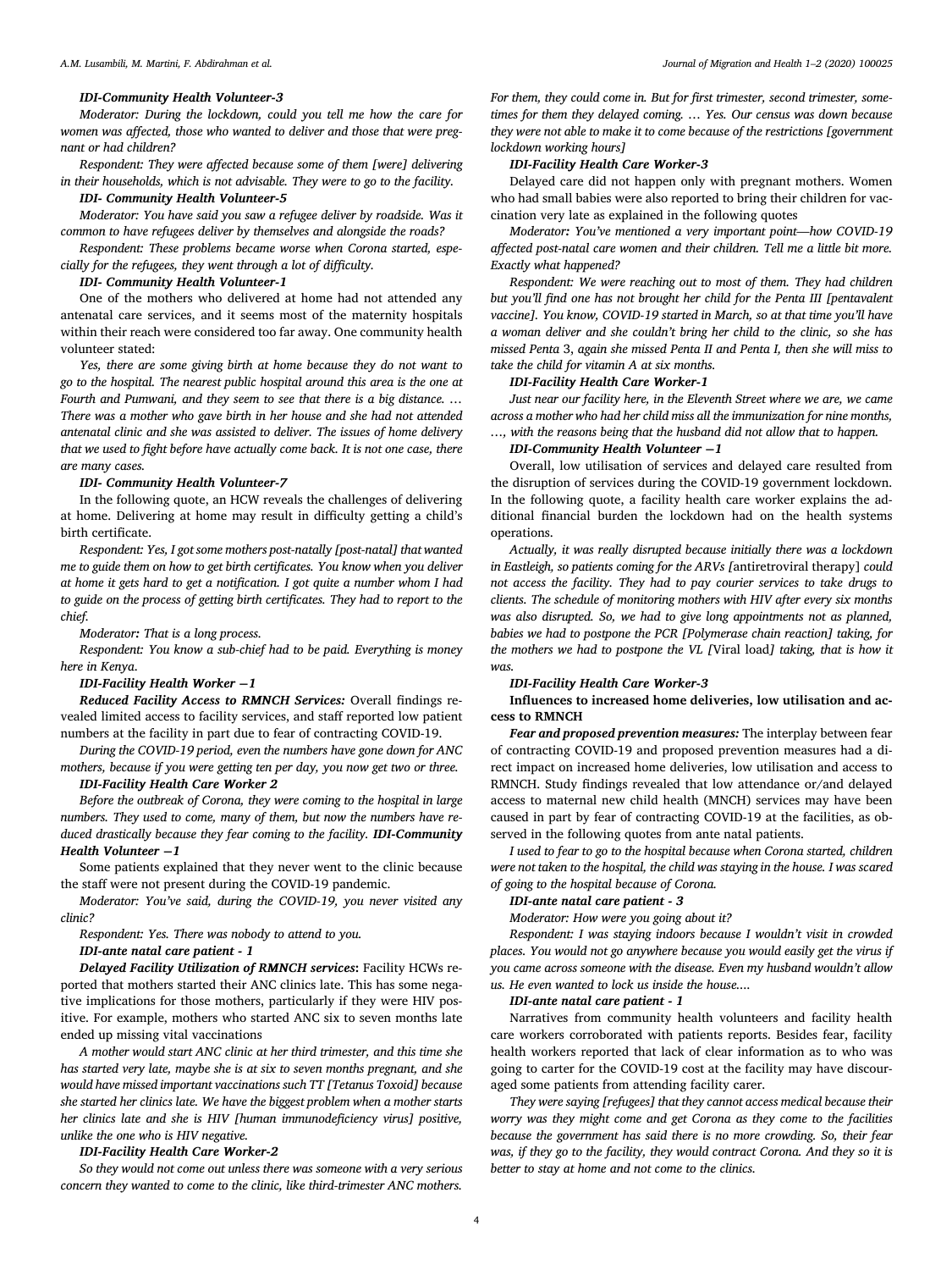#### *IDI-Community Health Volunteer-5*

*There was a misconception about this COVID-19 among the Muslim community. Even when you tell them that you have services, that you need to take the patients for check-up in the hospital, they had some fears that once they go to the hospital they will have to be tested for COVID-19. And you remember, at first the information was not so clear, if you go for a test and you test positive, whether you were to take care for the cost or the government caters for the costs. That was one of the factors that made most of our patients not to go for medical services and check-ups.*

#### *IDI-Facility Health Care Worker-1*

Fear of being isolated after testing positive and the financial implications of being quarantined were reported to have contributed to home deliveries and low access to MNCH services:

*Respondent: When they come for the first visit, they do not come for the second or third visit. Actually they disappear.*

#### *Moderator: Why would expectant women disappear?*

*Respondent: They said if they come to our facility, they will be tested for Corona and that they will be taken to an isolation centre in case they are told they are infected, where they will be forced to pay for everything, including food. Even during delivery, they deliver at home, and you will have to follow them up to their places. They really fear coming to the facility.*

## *IDI-Community Health Volunteer* **−***1*

Government lockdown measures starting at 7 p.m. meant that women in labour beyond this time could not access any facility care, which suggested to some that they had to give birth at home.

*When this case of home deliveries started coming up, it was during that lockdown because the lockdown was from seven, [if] the mother starts to go to labour at night, what will she do? She will just deliver. So personally, I didn't report anywhere because I didn't have any solution and if at all I could have reported, they could have gone for that mother who is assisting mothers deliver at home.*

#### *IDI-Community Health Volunteer* **−***7*

*Poverty and lack of affordable delivery services:* When asked why many deliveries take place at home, reports largely from the community health volunteers and facility health workers alluded to a lack of affordable hospitals offering maternity services. Government maternity services were unavailable and the few private hospitals that were in operation were expensive.

*Moderator: I have been told by other interviewees that there were home deliveries. Did you also experience home deliveries while working in the communities?*

*Respondent: Yes, because they do not have money and cannot afford to go to private hospitals as they are very expensive. … Some of the refugee women who were expectant would even deliver alongside the road because they did not have money. They went through difficulties*.

#### *IDI-Community Health Volunteer* **−***1*

*During COVID-19, there were no maternity services in government facilities, so they opted to seek the services at the private facilities and, due [to] the demand and supply. Private [facilities] received a high number of mothers who were seeking their services; therefore, they hiked the fee that most of the mothers could not afford to pay. Imagine, like in another hospital around here, that normal delivery fee is fifty thousand shillings [equivalent to \$ 500].*

# *IDI-Facility Health Worker-1*

*Moderator: What do you think didn't work well for the clients during COVID-19?*

*Respondent: I can say like everything didn't work well because they were required to pay money which they didn't have, the service delivery points were minimized, so it was not okay for them in each and every aspect. There were challenges.*

# *IDI-Facility Health Care Worker-3*

*Staff negative attitudes and discriminatory policies:* Health care worker's poor attitudes towards refugee women during delivery were reported by the community health care workers. Health care workers did not want to accord help to refugee mothers who showed up in the facility after delivering in their homes, thus increasing their vulnerabilities. In addition, existing government maternity policies such as *Linda mama* *mtoto,* a public health program that ensures that all pregnant women and infants have access to affordable maternity care did not favour refugees. As illustrated in the following quotes, refugees cannot access this card, which is a gateway to being admitted to local public maternity hospitals. Hospitals find it difficult financially to admit refugees who have this card because the government does not refund them for services to refugees

*They were working [HCWs] with a lot of attitudes; especially if you refer a mother who has delivered in the house, getting help was difficult. Mothers really suffered during that period and are suffering up to now because, number one, we have the Linda mama program through the NHIF [National Health Insurance Fund] card that was introduced, [but] apparently the migrants are not benefiting from this card. They cannot be admitted at Pumwani [maternity hospital] if they don't have that card, because they [HCWs] are saying this money is a waste, the government cannot refund [refund the hospital fees], so they tend not to admit any migrant because they know they will not get any refund. It is happening even now.*

#### *IDI-Community Health Volunteer-7*

*Moderator: So, the migrants don't qualify for the Linda mama mtoto? Respondent: They qualify, but the program through NHIF [National Health Insurance Fund] refunds for deliveries for hosts [Kenyans] only, but for the migrants there is no refund. So, the facility normally says that they are doing a useless job. That is the what they say. Just last week, we had like four migrants from Uganda. They delivered while I was there present, but they were saying that they are doing a useless job.*

# *IDI-Community Health Volunteer* **−***7*

Government help for pregnant mothers is targeted for the host communities, not for migrants, and some HCWs were often faced with ethical dilemmas of ensuring that vulnerable refugees received help. As shown in the following narrative, there was no help designated for refugees from the local government.

*They are the people who suffered silently, and nobody was there to take care of their needs. Then another surprising thing that happened during that period, there was help that came from the government that was targeting pregnant women and children. The most unfortunate this is when I called and said I have many migrants, I was told no, this help is not for migrants, it is for Kenyans. What do you do at such a situation?* ... *We kept on asking … what will happen to the migrants in Eastleigh, because if the focus is on the host and the migrants are the majority, and looking at the vulnerability status they are the most vulnerable. What will happen to them?*

*IDI-Community Health Volunteer* **−***7*

#### **Discussion**

In the current study, we set out to investigate how COVID-19 has impacted refugee women access to and utilisation of RMNCH services in urban Eastleigh, Nairobi. To this end, we interviewed HCWs in the community and at the IOM facility who were working directly with a wide range of refugees of different nationalities. We also interviewed pregnant refugees and those receiving post-natal services.

Our findings show that, despite national health policy that encourages facility delivery under the care of skilled birth attendants, including affordable care, some refugee women still gave birth at home. Our findings also show that, home deliveries may have been perpetuated and are likely to increase again by public health strategies and policies that discriminate against migrant women and their infants (e.g., *Linda mama mtot*o). These findings identify gaps in existing national policies and call for urgent consideration for refugee women who have no access to facility-based skilled care during a pandemic. Amplified by poverty and the lack of sanitary equipment, home deliveries may predispose refugee women and their babies to contracting COVID-19 and other infections.

Study findings shows that there was reduced uptake of ANC services during the pandemic, and women were unlikely to attend eight visits as recommended by the WHO in part due to fear of contracting COVID-19 and the government lockdown that saw the disruption of services. Antenatal service is key during pregnancy as it can detect adverse intrauter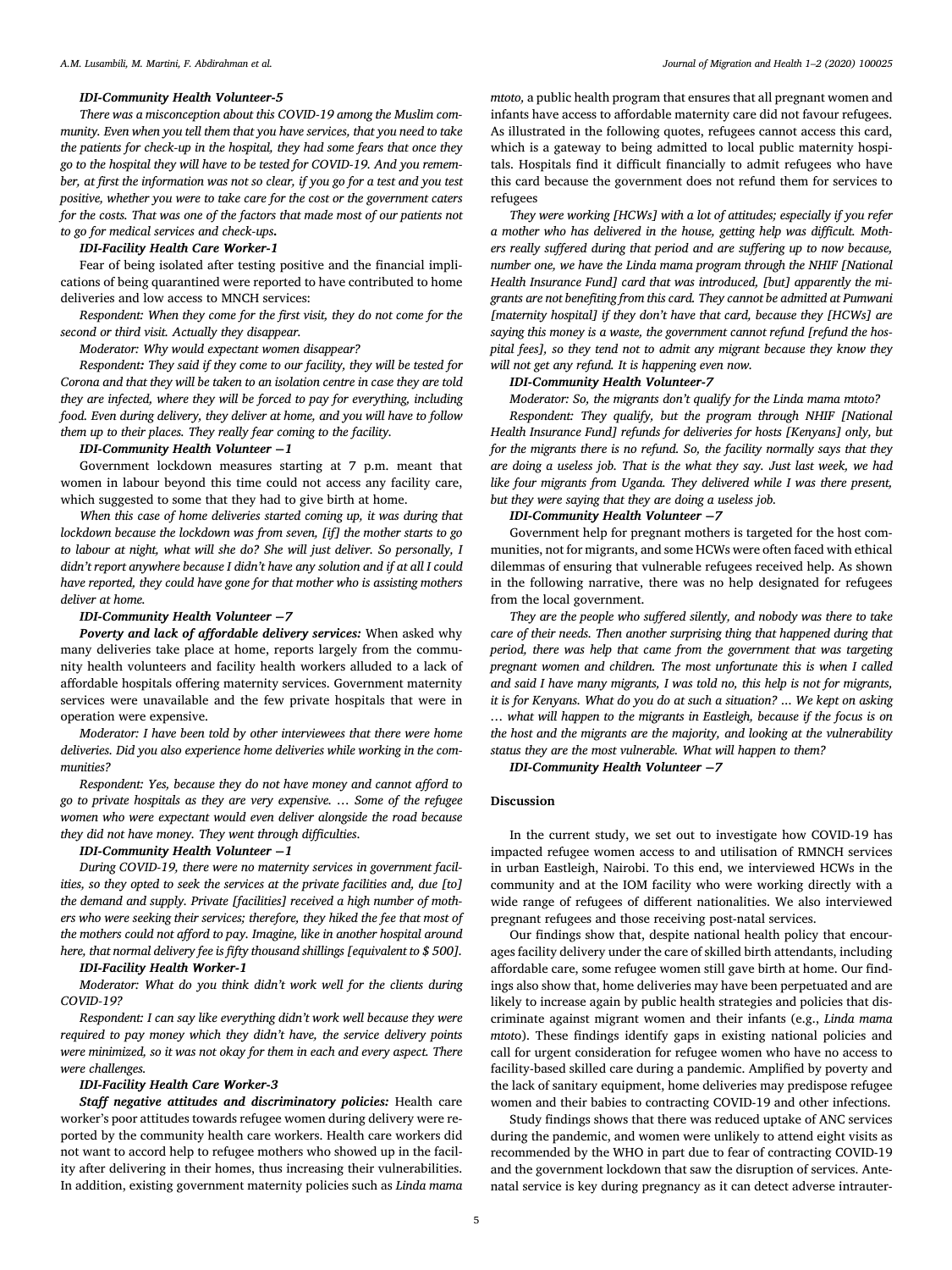ine growth, eclampsia and congenital malformations and chromosomal abnormalities. During a pandemic, considerations must be given to continued access to MNCH health services so that there is continuity of care. This could be achieved by using CHVs to identify ANC and PNC women and reach them with tailored services.

Sensitization about the plight of pregnant refugee women and their children is needed at the community, among HCWs and at the government level to shift behaviours and practices that discriminate and marginalise refugee women. Refugees must be included in national health system policies as participants in the health care system. The government should revisit *Linda mama mtoto* policy and sensitize HCWs to allow refugee patients to receive equal treatment. Sensitization and HCW information campaign could ensure that host communities are aware of policy changes and that refugees are safe to access maternity care services without being discriminated against. Health care providers should be made aware about the legal status and rights of refugees and their infants as it relates to both national and international laws. These could be achieved by developing tailored materials for both refugees and health care providers on the rights of the refugee mothers and their infants

Overall, these findings show that refugees delayed uptake of RMNCH care, and facilities reported low attendance. This was often a result of refugees' fear of contracting COVID-19 and poverty, which meant that they could not afford masks or the cost of private maternity services. Measures are needed to protect pregnant refugees and those who have children by ensuring that they have masks so they can visit facilities without fear, and refugee-sensitive delivery services should be tailored to their needs.

As one of the few studies to look at this understudied population in the Kenyan context, this study addresses an important gap in knowledge about how, and why, pregnant and post-natal refugee women are affected in the context of the pandemic. In-depth interviews with both HCWs and patients were a rich source of information exposing some of the policies that may increase the vulnerabilities of refugee women. The study findings have the potential to inform further studies in the region using a wide range of methods.

This study encountered various limitations, as most of the useful data gathered came from HCWs**.** A substantial number of the female clients recruited for this study engaged limitedly in the conversations due to language barriers. Because some of the patients did not speak Swahili, interpreters were used in a few interviews, which could suggest that some data may have been lost. This could also have been due to fear of being found out if they are undocumented or lack of trust on how their data could be used. During interviews, some PNC mothers showed up with children and extended families, and they often asked to be excused to breast feed their babies, returning after 15 min to be interviewed. This may have had a bearing on the data collected. Lastly, during the interviews, a physical distance of two meters was maintained between researchers and study participants, and because all interviewees and interviewers wore face masks throughout the interviews, it was difficult to gauge facial expressions.

This study proposes the following methodological recommendations**.** First, the methodology used in this study suggests that researchers studying refugees or migrant populations who speak foreign languages should reconsider training individuals in the refugee communities to conduct research and as well as use refugees interpreters to transcribe–as it is likely that during transcription they could identify gaps. Second, refugees of Muslim origin may have large families with challenging child care needs, as shown in this research and other studies, so researchers should consider having child care in place when interviewing refugees of reproductive age. Lastly, research about refugees should be conducted in a language in which they are fluent. If interpreters are used, the respondents must feel comfortable with them.

# **Conclusions**

Findings from this study show the need for refugee-inclusive public health policies, particularly during a pandemic, and the need to tailor health care services for refugees at facilities and in communities. The findings also make clear the urgent need to mitigate and lower barriers that prevent refugee women from seeking care at health facilities. Lastly there is need for methodological design tailored towards refugees' unique needs.

#### **Declaration statements**

#### **ETHICS APPROVAL AND CONSENT TO PARTICIPATE**

The study received ethical clearance from both the Institutional Review Board of Aga Khan University, Kenya, and the National Commission for Science, Technology and Innovation (NACOSTI/P/20/6507) on 11th September 2020. Further approval was sought from Nairobi Metropolitan Services (REF EOP/NMS/HS/7/VOL.1/RS/30) on 5th October 2020.

#### **CONSENT FOR PUBLICATION**

All authors have provided a formal written Consent to Publish this work

#### **AVAILABILITY OF DATA AND MATERIAL**

Researchers who meet the criteria for access to confidential data can contact the following individuals at the Aga Khan University: adelaide.lusambili@aku.edu and research.supportea@aku.edu

#### **Funding**

This study was a collaboration between the Department of Population Health (DPH) of the Medical College at the Aga Khan University and the International Organization for Migration (UN Migration). The IOM funded logistics activities, and DPH of the Medical College at the Aga Khan University provided funding for the scientific processes.

# **Authors' contributions**

AL: Conceptualization, data collection, data analysis, supervision, visualization, writing and validation

MM: Conceptualization, coordination and infrastructural support for actual study implementation

FA: Conceptualization, coordination and implementation

AA: Conceptualization, coordination and implementation

SO: Data collection, data analysis and manuscript review

JG: Data analysis, data visualization and validation

RM: Logistics and manuscript review

SL: Conceptualization, coordination, writing, visualization, validation and final manuscript review

#### **Declaration of Competing Interest**

All authors have declared no competing interest

## **Acknowledgments**

We are grateful to the Eastleigh Wellness Clinic team for overall field coordination and recruitment of study participants. Our thanks to all the study participants and the research team that assisted in collection of the data. We are grateful for the researchers from Sheffield University -UK and the Institute of Human Development (IHD) at the Aga Khan University staff for reviewing our study tools and to the IOM interpreters for translating the study tool from English to Kiswahili